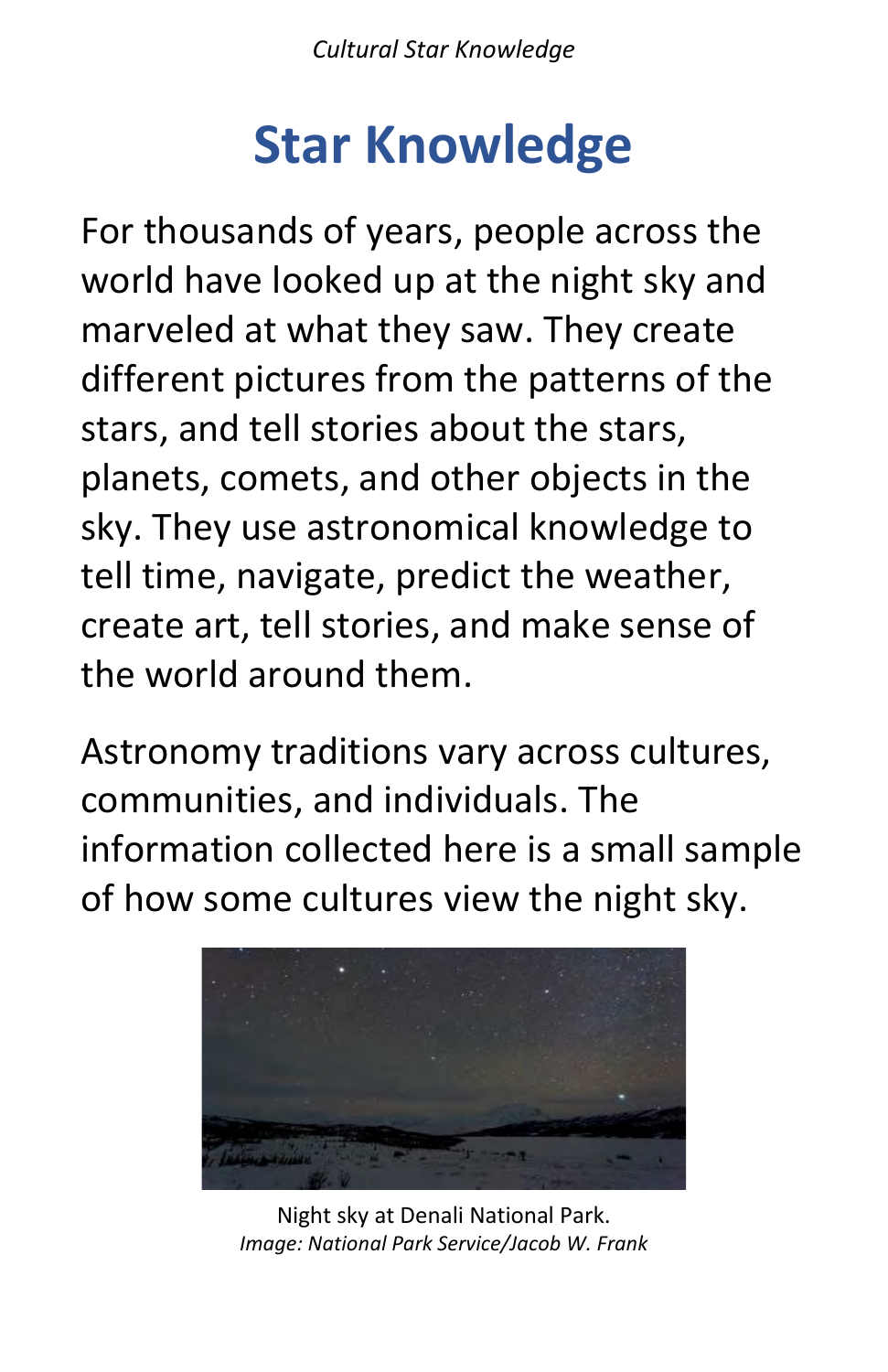# **Yup'ik Astronomy**

The Yup'ik people of southwest Alaska have identified many constellations, based on the animals, tools, and concepts familiar in their lives. There are many stories about these constellations and patterns in the sky. For example, the story "How Raven Made the Milky Way" explains how Raven snowshoed across the sky in search of light; the tracks he left behind became the Milky Way.

For generations, Yup'ik people have used their knowledge of the stars to navigate at night. Learning the patterns of the stars and how they appear to move can help guide travelers safely to their destinations.

The most important star landmarks for navigating are *Tunturyuk* (the Caribou, known in English as the Big Dipper), *Agyarrluk* (the North Star), and *Qengartarak*  (the Nose with Two Nostrils, known as English as Cassiopeia).

*Note: Yup'ik constellations and names vary across villages and regions. This map shows one version of Yup'ik constellations; there are many others.* 

*Information and map from Star Navigation, Math in a Cultural Context Series, edited by Jerry Lipka, 2007.* 

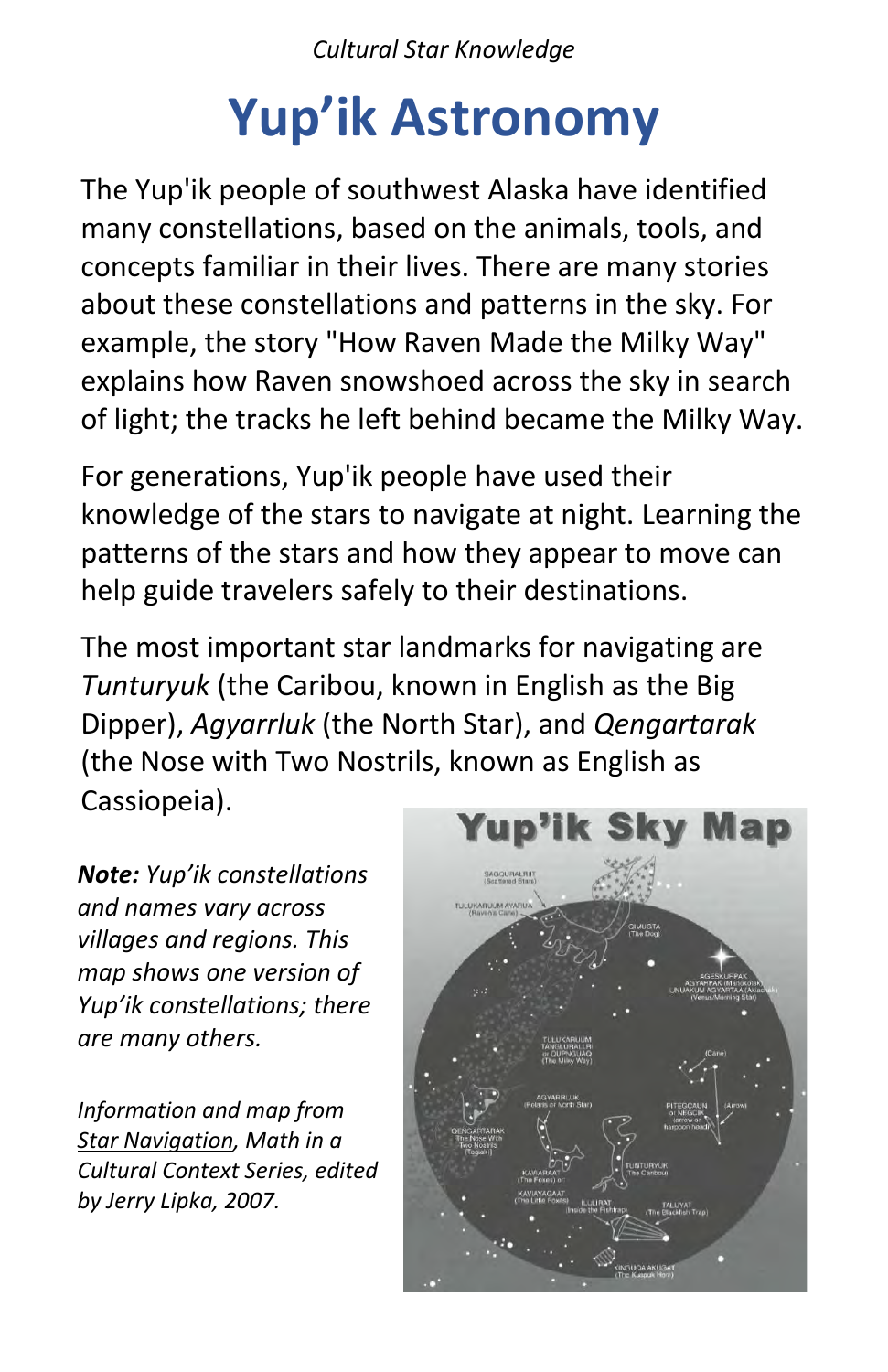## **Dené (Athabascan) Astronomy**

The Dené (Athabascan) people of Interior Alaska use their knowledge of the stars to tell time, navigate, and predict the weather. Stars also play an important role in spiritual beliefs.

Dené groups from across Alaska identify one large constellation that spans the sky. This constellation is generally seen as a person, sometimes with an animal tail. It is known as *Yahdii* (Gwich'in), *Neek'e'eltiin* (Upper Tanana), *Nek'eltaeni* (Ahtna), or *Naq'eltani* (Dena'ina).

Smaller groups of stars within the constellation are named using other body part terms, with the stars corresponding to the Big Dipper as the tail. This system is simple to remember, and helps observers locate stars more easily; by recognizing one part of the constellation, you can identify the remaining parts based on an existing mental map of the human body.



Artist's depiction of the Gwich'in constellation *Yahdii*.

*[Image: Mareca Guthrie, in](https://www.arcus.org/witness-the-arctic/2019/4/highlight/1)  consultation with Chris Cannon and Paul Herbert.*

*Information from Alaska Athabascan Stellar [Astronomy by Chris Cannon.](https://scholarworks.alaska.edu/bitstream/handle/11122/4817/Cannon_uaf_0006N_10276.pdf)*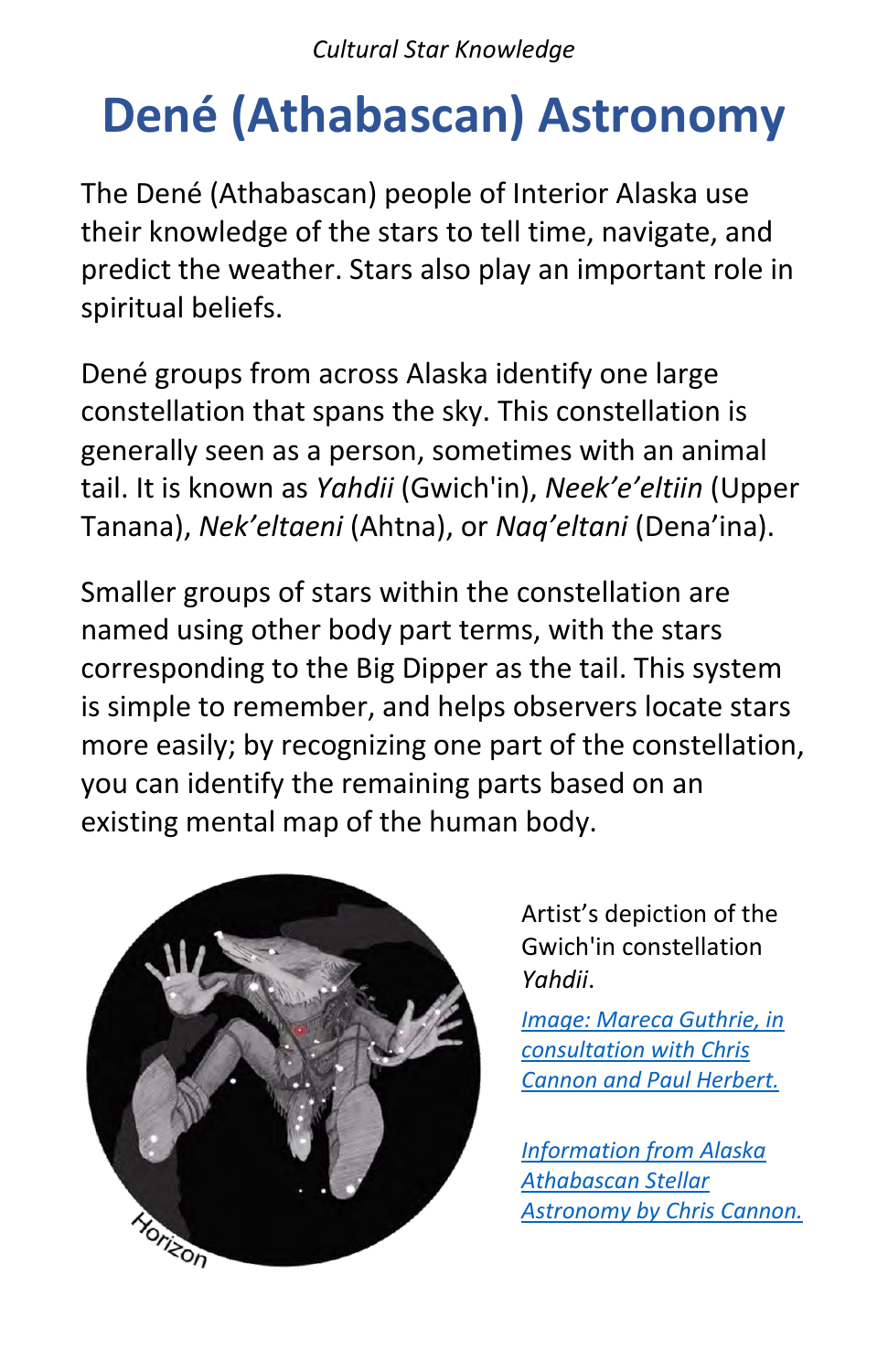#### **Inuit Astronomy**

For many Inuit cultures of northern Canada, the stars and night sky are a vital part of their world. Stars are important in many myths, legends, and spiritual beliefs. People also tell time and seasons by the movement of the stars, and use the position of the stars for navigating on dark nights.

Many Inuit constellations are named after mythical people or animals, such as *Ullaktut* (the three runners) and *Nanurjuk* (the spirit of the polar bear). Other constellations are named after common household items, such as *Ursuutaattiaq* (the blubber container) and *Pituaq* (the lamp stand).

The constellation *Aagjuuk* is associated with daylight. When it appeared in the sky around the time of the winter solstice, it was a signal that daylight would soon return.



*Note: Names and meanings of constellations vary across Inuit communities. These explanations are from the village of Igloolik, Northwest Territories.* 

*Information and map from The Arctic Sky: Inuit Astronomy, Star Lore, and Legend, by John MacDonald, 1998.*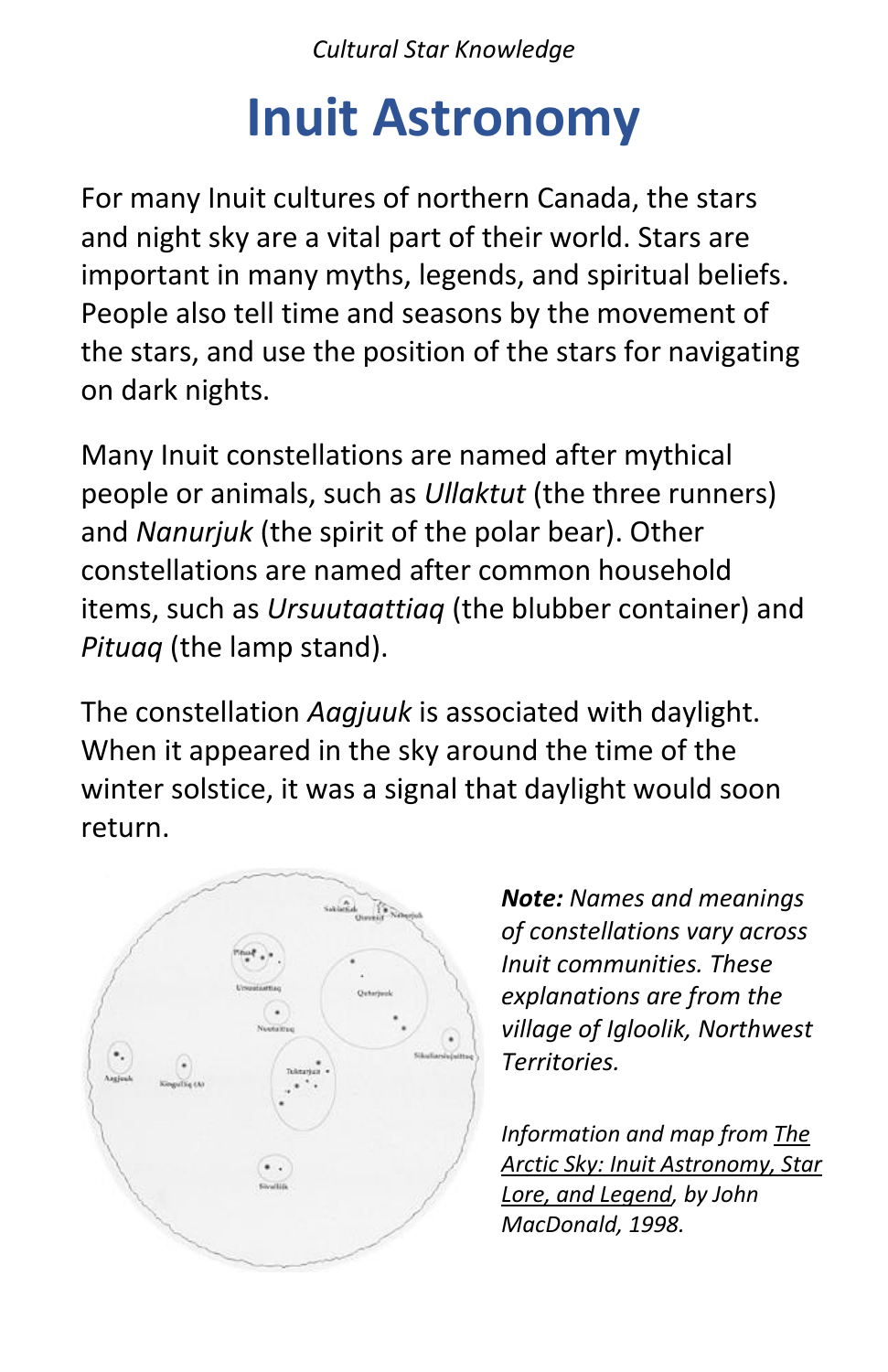## **Greek and Roman Astronomy**

Greek and Roman scientists such as Hipparchus and Ptolemy observed the sky, catalogued the stars they could see, and developed models to explain the motion of the sun, stars, and planets. Many of the commonly known constellation names come from ancient Greek and Roman mythology. For example, Pegasus represents the white winged horse from Greek stories, Draco represents a dragon from Roman legend, and Hercules represents the famous hero.

The zodiac signs also come from Greek and Roman cultures. Viewed from Earth, the Sun appears to trace a circular path, called the ecliptic, through the sky. The zodiac is the group of constellations that fall along the ecliptic; the Sun appears to "pass" through these constellations during the course of the year. Greek and Roman astronomers used the cycle of the zodiac to determine the time of year.

Version of the Greco-Roman sky map. *[Image: Constellation-guide.com.](http://www.constellation-guide.com/what-is-a-constellation/)*

*Information from: [Lunar and Planetary Institute](http://www.lpi.usra.edu/education/skytellers/constellations) [Constellation-guide.com](http://www.constellation-guide.com/constellation-names)*

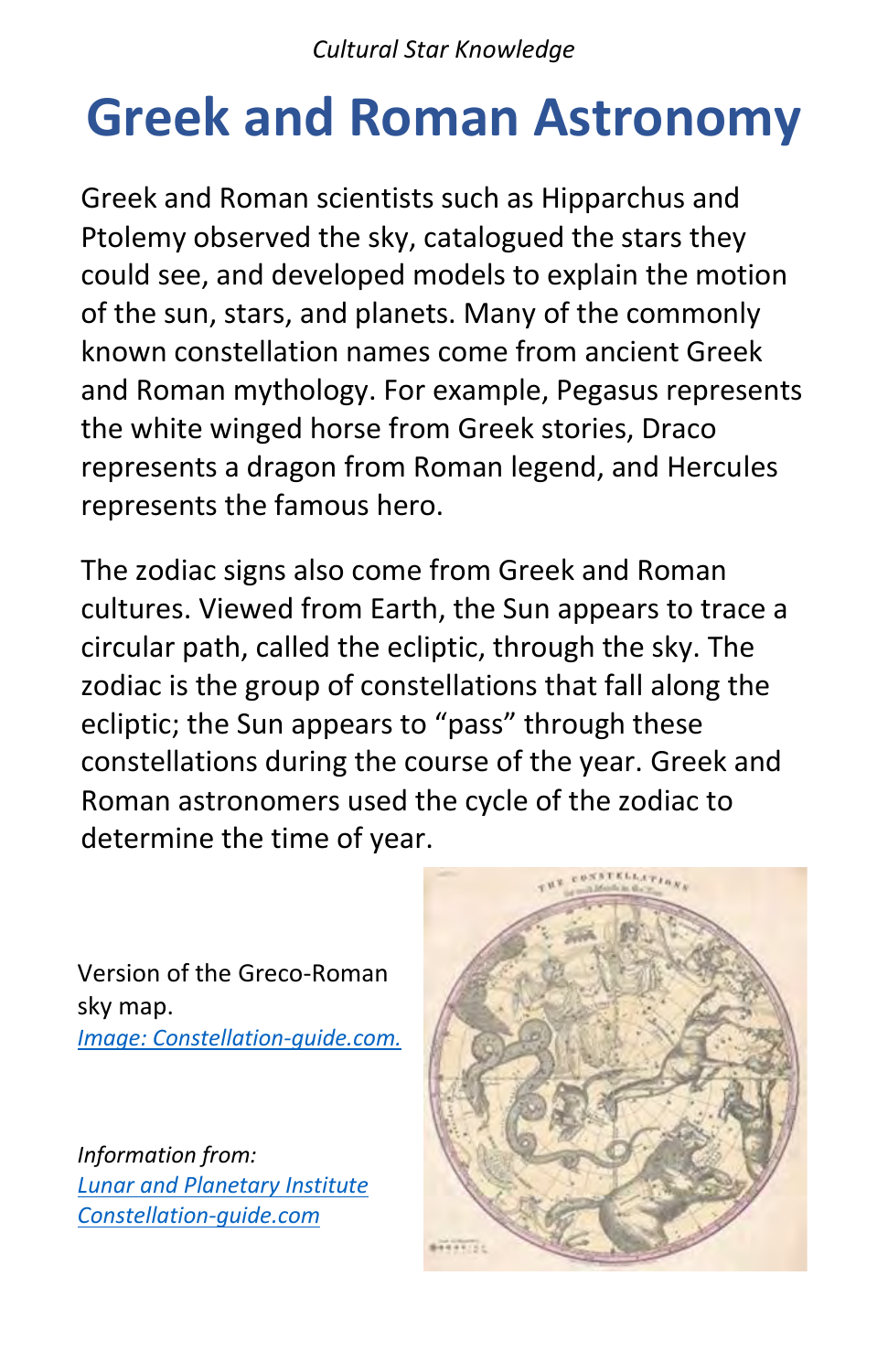#### **Chinese Astronomy**

In ancient China, it was believed that events in the sky directly reflected events on earth. For example, a comet appearing in the sky meant something important and unexpected was about to happen. The emperor was seen as the Son of Heaven, and his astronomers were expected to watch the sky very carefully. They kept accurate records of the movements of the stars and planets.

The Chinese sky is divided into five regions: north, south, east, west, and center. The four cardinal directions are each associated with an animal: the Black Tortoise of the North, the Red Bird of the South, the Blue Dragon of the East, and the White Tiger of the West. Each of these regions contains seven constellations. The center region contains several additional constellations, and is associated with the emperor.



Sky map of 28 major Chinese constellations.

*Information and map from [International Dunhuang](http://idp.bl.uk/4DCGI/education/astronomy/index.html)  Project.*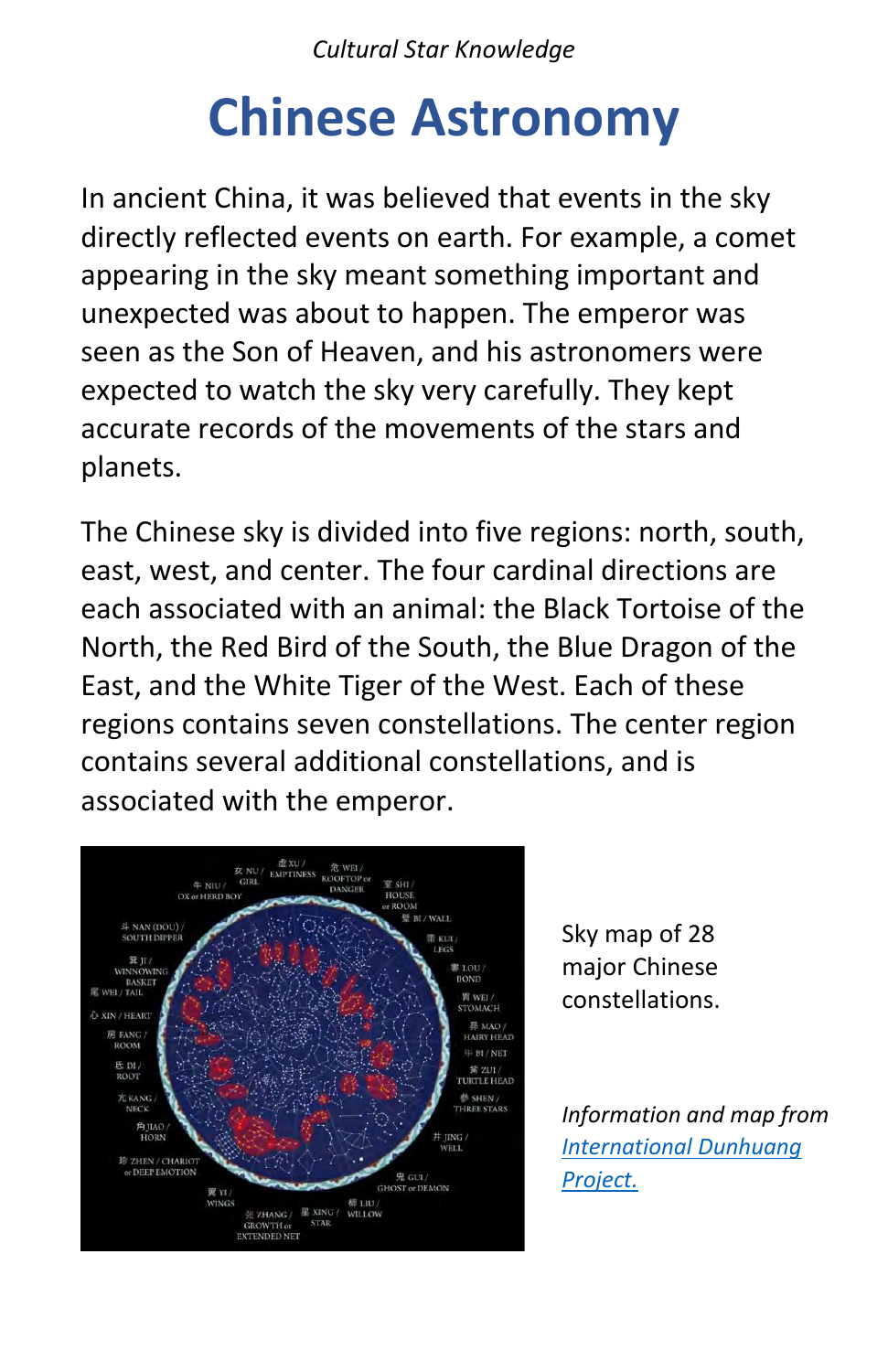#### **Star Stories**

What stories do YOU know about the stars or the night sky? Write a story or draw a picture!